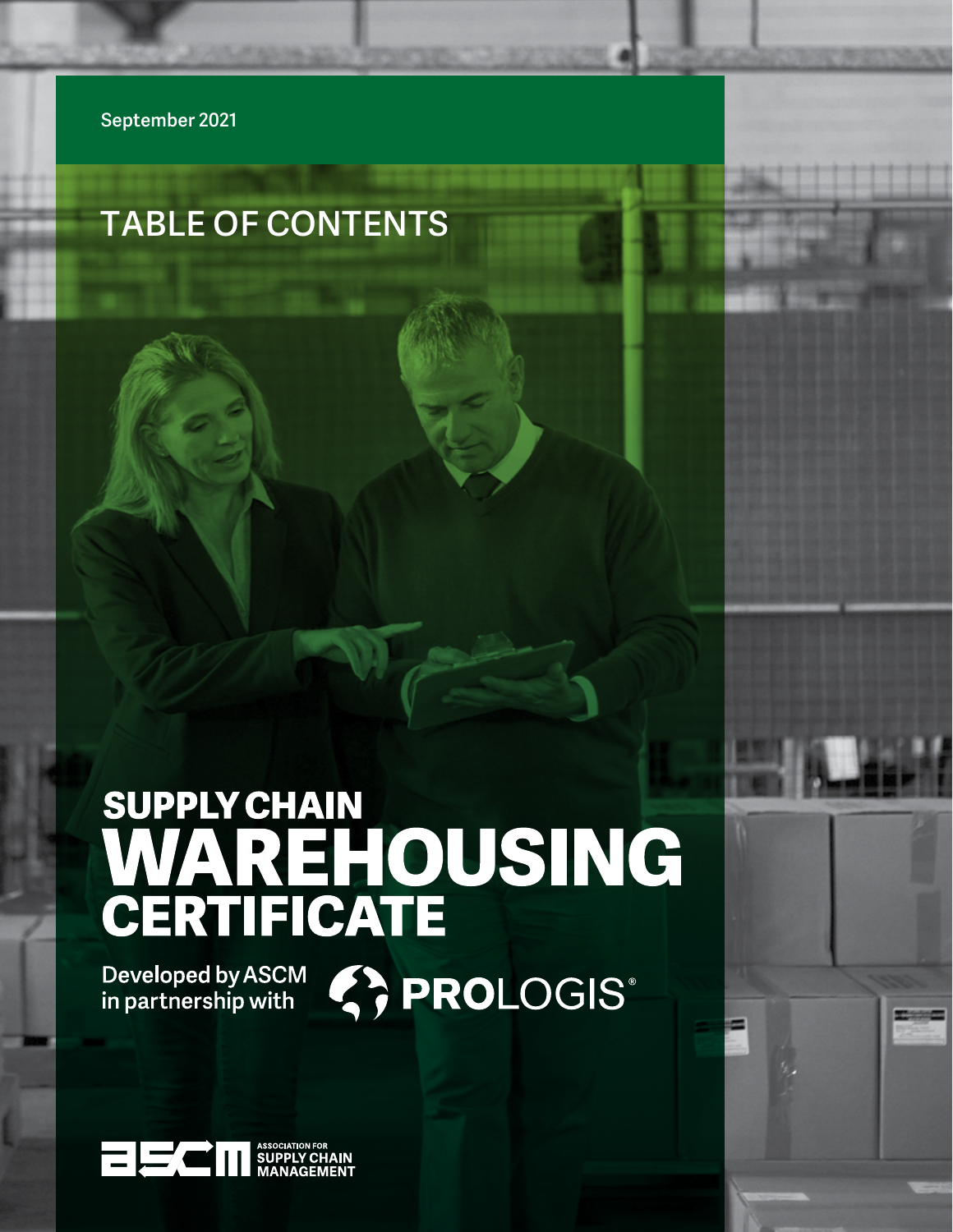# **Supply Chain Warehousing Certificate: Table of Contents**

- **p.3** [Warehousing and Logistics Overview](#page-2-0)  [Functions Within Warehousing and Logistics Companies](#page-2-0)  [Jobs Within Warehousing and Logistics Companies](#page-2-0)  [Warehousing and Distribution: Strategy and Execution](#page-2-0)
- **p.4** [Operating a Safe Workplace Environment](#page-3-0)  [Quality Control Principles](#page-3-0)  [Material Handling Equipment](#page-3-0)  [Safe Material Handling and Equipment Operation](#page-3-0)
- **p.5** [Creating a Secure Workplace Environment](#page-4-0)  [Introduction to Logistics](#page-4-0)  [Principles of Material Flow \(Part 1\)](#page-4-0)  [Principles of Material Flow \(Part 2\)](#page-4-0)  [Computer Systems in the Warehousing and Distribution Industry](#page-4-0)
- **p.6** [Measurement and Conversion](#page-5-0)  [Packaging and Shipment](#page-5-0)  [Order Processing](#page-5-0)  [Inventory Control \(Part 1\)](#page-5-0)  [Inventory Control \(Part 2\)](#page-5-0)
- **p.7** [Inventory and Warehouse Management \(Part 1\)](#page-6-0)  [Inventory and Warehouse Management \(Part 2\)](#page-6-0)  [Product Storage](#page-6-0)  [Role of Transportation in the Supply Chain \(Part 1\)](#page-6-0)
- **p.8** [Role of Transportation in the Supply Chain \(Part 2\)](#page-7-0)  [Evaluation of Transportation Modes](#page-7-0)  [Dispatch and Tracking Operations \(Part 1\)](#page-7-0)  [Dispatch and Tracking Operations \(Part 2\)](#page-7-0)  [Environmental Impacts of the Warehousing and Distribution Industry](#page-7-0)
- **p.9** [Environmental Sustainability in the Warehousing and Distribution Industry](#page-8-0)  [Lean Principles \(Part 1\)](#page-8-0)  [Lean Principles \(Part 2\)](#page-8-0)  [Problem Solving \(Part 1\)](#page-8-0)

**p.10** [Problem Solving \(Part 2\)](#page-9-0)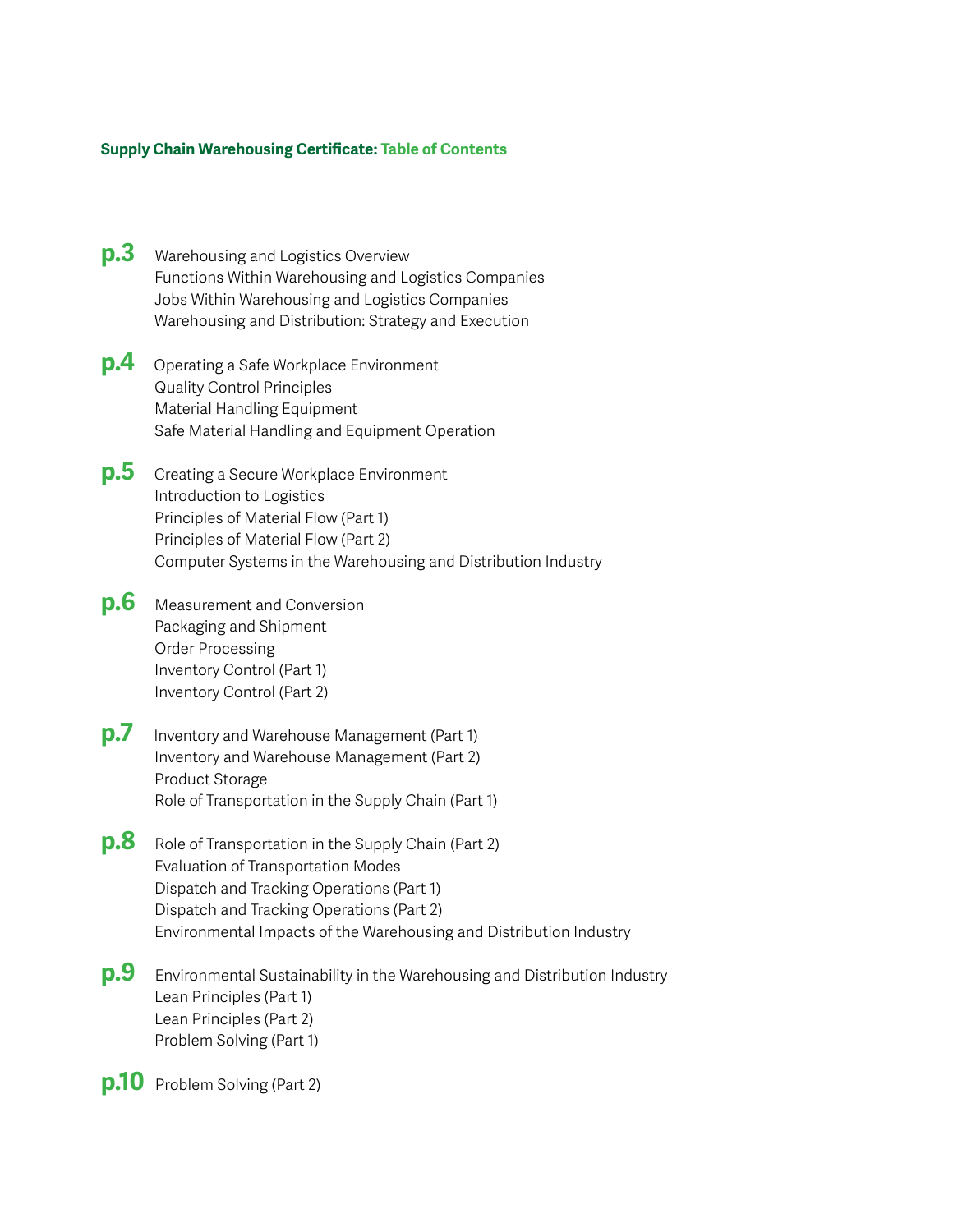# <span id="page-2-0"></span>**1. Warehousing and Logistics Overview**

This course introduces global supply chains and the movement of products and materials across businesses, geographies and distribution centers.

# By the end of this course, you will be able to:

- $\blacksquare$  Define a supply chain
- Understand the logistics life cycle and the role it plays in business
- $\blacksquare$  Describe and classify the role of the distribution center

# **2. Functions Within Warehousing and Logistics Companies**

This course explains the workings of a warehouse and a distribution center.

# By the end of this course, you will be able to:

- Describe the high-level material flow at a warehouse and a distribution center
- **I** Identify the types of reports that warehouse supervisors use to organize and manage work
- Understand the types of performance metrics used to measure the success of a facility in the warehousing and distribution industry

# **3. Jobs Within Warehousing and Logistics Companies**

This course describes the various jobs within a warehousing and logistics company.

# By the end of this course, you will be able to:

- Describe the responsibilities of key roles within warehousing and logistics companies
- $\blacksquare$  Identify the various skills required to perform these roles
- Describe the performance metrics for each role and gain insight on salary expectations

# **4. Warehousing and Distribution: Strategy and Execution**

This course describes the workings of the warehouse and distribution industry, which includes the role these functions play in developing business strategy planning work and executing effectively to meet the needs of the customer.

- **EXECT** List the steps of logistics strategy development and planning process
- Understand the role of planning in a supply chain
- **I** Identify the differences between a warehouse and a distribution center and how they can work together to help execute a company's business strategy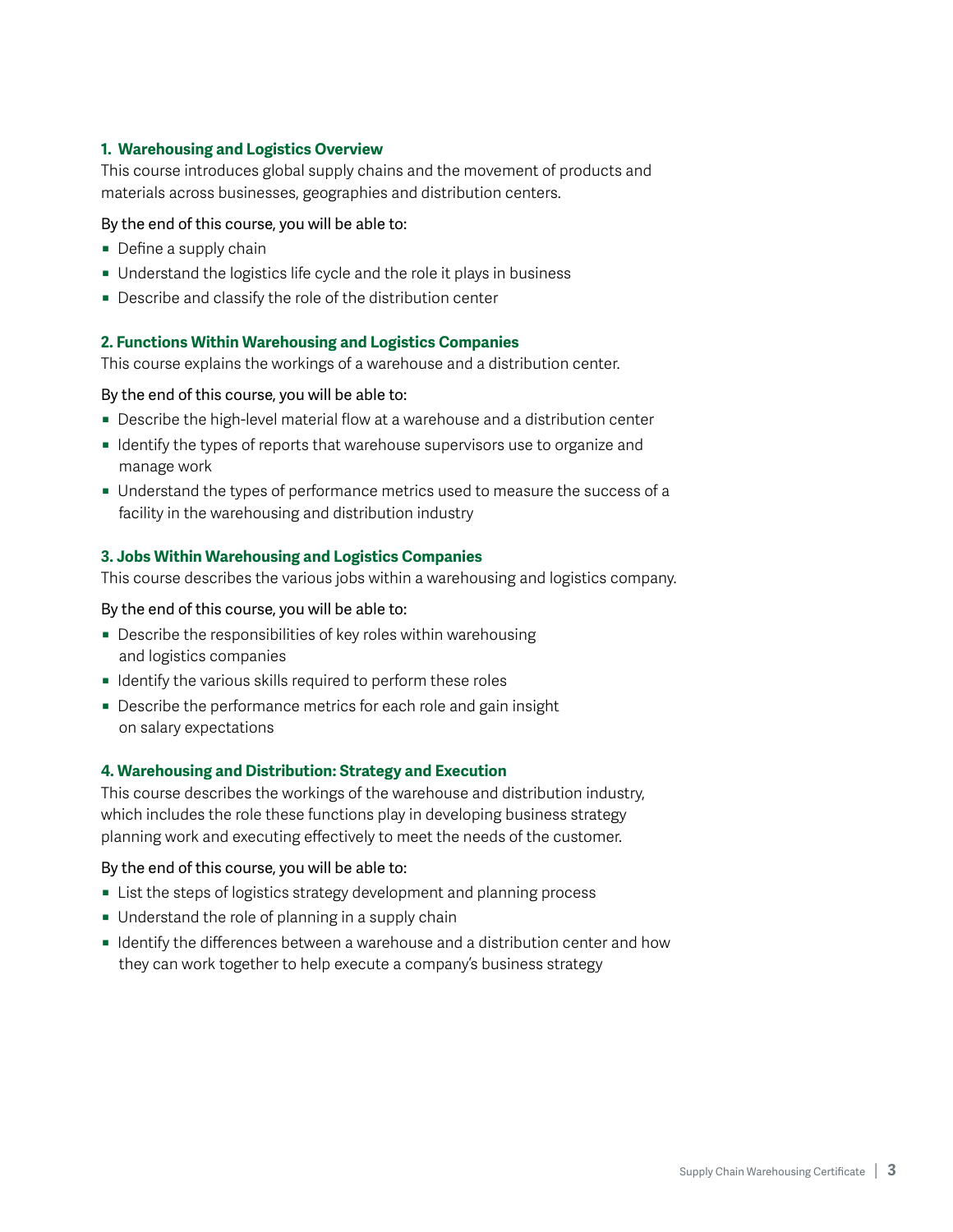# <span id="page-3-0"></span>**5. Operating a Safe Workplace Environment**

This course outlines safety principles, techniques and procedures for safety while working in the warehousing and distribution industry.

## By the end of this course, you will be able to:

- Explain the importance and role of federal agencies regarding the rules of a safe work environment
- Understand what makes for a safe work environment and describe the techniques and practices needed
- Explain the importance of preventative and emergency procedures including common practices of fire and electrical safety

# **6. Quality Control Principles**

This course provides an overview of what quality control means for the supply chain.

#### By the end of this course, you will be able to:

- Understand what quality control means and its importance for and explain supply chain
- Explain the key elements of quality control and name the types of quality control systems
- $\blacksquare$  List nonconforming materials and explain their role in quality control

# **7. Material Handling Equipment**

This course examines different types of handling equipment and the role of this equipment in warehousing and distribution centers. It also describes the different types of manually-operated equipment, powered equipment, and automated systems used in distribution centers.

# By the end of this course, you will be able to:

- Explain the role of material handling equipment in distribution centers
- Compare types of manually operated equipment, industrial forklifts and lift trucks, dock equipment, and conveyors
- $\blacksquare$  Identify different types of automated systems

# **8. Safe Material Handling and Equipment Operation**

This course provides an overview of the basic safety practices regarding materials handling and maintenance, as well as the use of personal protective equipment (PPE).

- $\blacksquare$  Identify safety issues related to manual material handling and explain the purpose and format of sales and operations planning (SOP)
- **I** Identify the physical risk factors in manual material handling and how to use PPE
- Understand the functions of safety checks, maintenance of equipment, and different types of maintenance procedures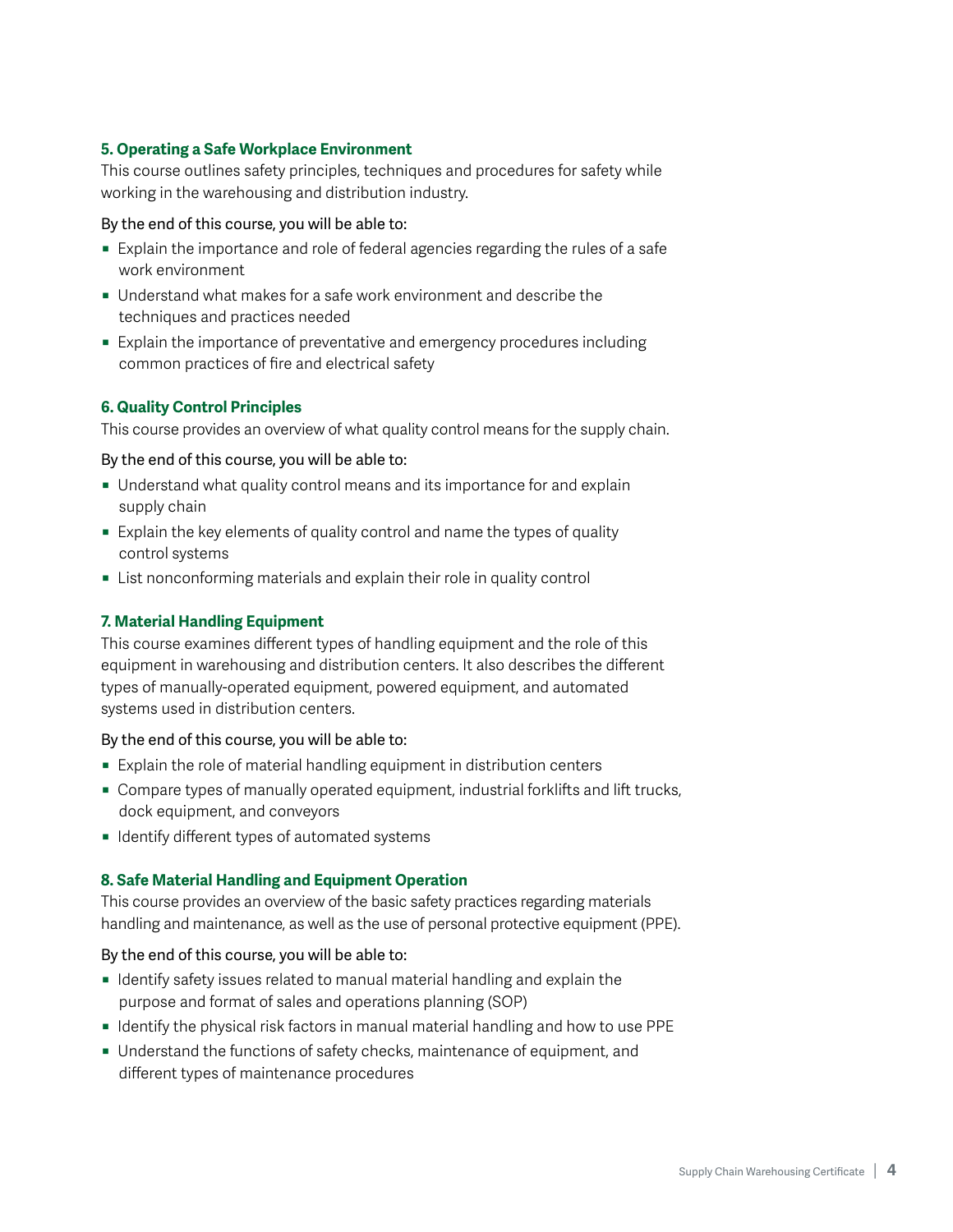# <span id="page-4-0"></span>**9. Creating a Secure Workplace Environment**

This course examines threats to supply chain and security measures needed to mitigate them.

# By the end of this course, you will be able to:

- Recognize threats and learn how to protect your supply chain
- Describe the major security programs that companies must follow when importing or exporting goods to or from the U.S.

# **10. Introduction to Logistics**

This course introduces logistics and it's expanded role within the warehousing and distribution industry.

# By the end of this course, you will be able to:

- Define the types of business processes in which logistics improves and the main tools used to drive these improvements
- Describe how logistics helps improve customer relationships and operational efficiency within the warehousing and distribution industry

# **11. Principles of Material Flow** (Part 1)

This course provides an overview of material flow and handling as well as covers the first two principles of material flow in a supply chain.

# By the end of this course, you will be able to:

- **Understand material flow**
- $\blacksquare$  Identify best practices in material handling
- $\blacksquare$  Describe the first two principles of material flow in a supply chain

# **12. Principles of Material Flow** (Part 2)

This course explains the five remaining principles of material flow.

# By the end of this course, you will be able to:

- $\blacksquare$  Understand the principles of material flow in a supply chain
- Understand the benefits of following these principles and possible repercussions if not followed

# **13. Computer Systems in the Warehousing and Distribution Industry**

This course introduces basic computer systems and computer applications, which includes various enterprise software systems and technologies that are regularly used in the industry.

- $\blacksquare$  Explain the role of computer systems in logistics
- **Describe common enterprise software systems**
- Describe technologies that capture logistics information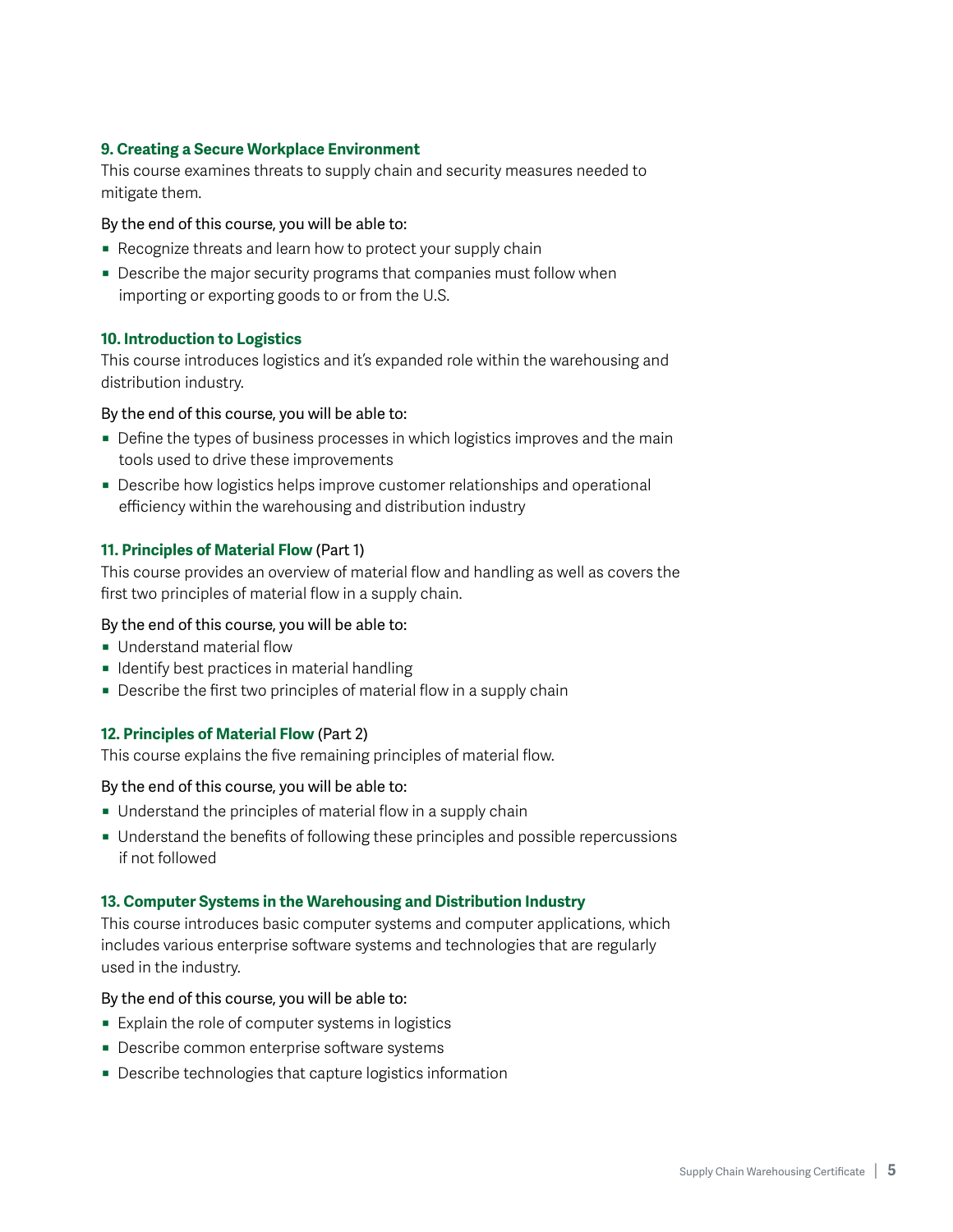# <span id="page-5-0"></span>**14. Measurement and Conversion**

This course will provide an overview of shipping metrics and costs.

#### By the end of this course, you will be able to:

- $\blacksquare$  Identify factors that impact shipping costs across various modes of transportation
- Convert weight and volume from U.S. standard units to metric and from metric to U.S. standard units

# **15. Packaging and Shipment**

This course dives into the purpose of packaging and labeling and how they are used in shipping products.

# By the end of this course, you will be able to:

- $\blacksquare$  Describe the importance of quality assurance within the shipping function
- Explain loading and shipping processes and identify characteristics of common shipping documents

# **16. Order Processing**

This course describes procedures for processing and fulfilling customer orders.

#### By the end of this course, you will be able to:

- Explain an order fulfillment cycle and how to improve order accuracy and efficiency
- Describe procedures for inspecting an order and staging products for shipment

# **17. Inventory Control** (Part 1)

This course introduces the basics of inventory, inventory management and warehouse management systems.

#### By the end of this course, you will be able to:

- Define inventory and describe various types of costs related to inventory
- Explain an inventory control system, an inventory management system and a warehouse management system

# **18. Inventory Control** (Part 2)

This course explains different ways warehousing companies can capture inventory information, secure materials in their facilities, and validate the accuracy of the inventory information they maintain. In addition, it goes over how companies keep track of inventory received and process merchandise returned by customers.

# By the end of this course, you will be able to:

**Explain how warehouses and distribution centers manage their inventories so** that they can accurately report the quantity and value of the materials they receive, store and ship to customers

**Explain how warehousing and distribution companies manage customer returns**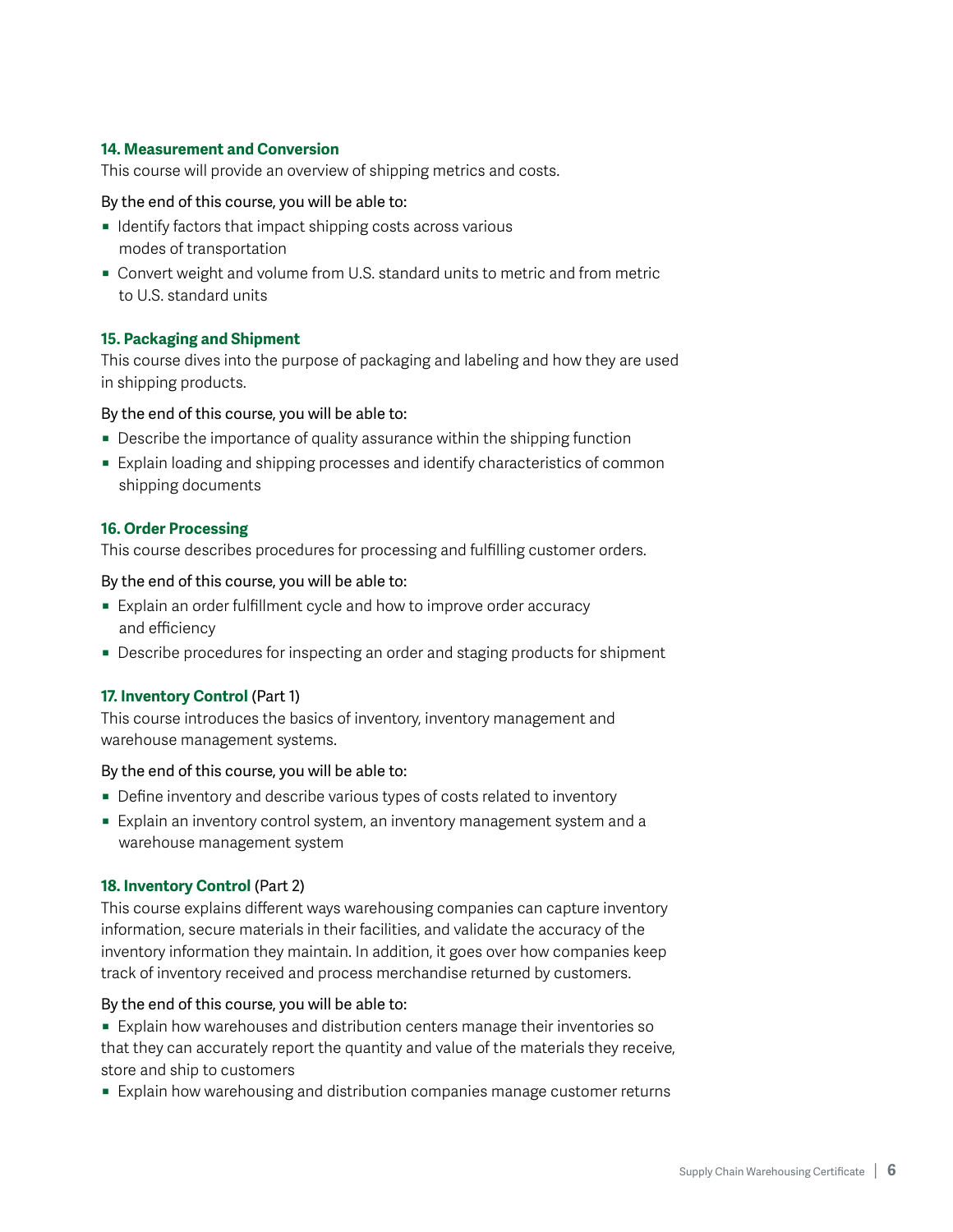# <span id="page-6-0"></span>**19. Inventory and Warehouse Management** (Part 1)

This course focuses on types of inventories, costs of holding inventory, and approaches for optimizing the amount of inventory on hand.

# By the end of this course, you will be able to:

- Describe the various ways inventory can be categorized and the costs associated with holding inventory
- **Explain how businesses optimize their inventory levels to reduce the costs of** stockouts while minimizing ordering and holding costs

# **20. Inventory and Warehouse Management** (Part 2)

This course covers the procurement process, supplier and customer relationships, and the various management systems that work together to maximize benefits to an organization.

# By the end of this course, you will be able to:

- Describe the procurement process and the need to maintain good relationships with suppliers and customers
- Define different types of inventory management systems

# **21. Product Storage**

This course explains how products are stored and processed in a warehouse, including a review of key issues that affect storage and the different types of storage methods. In addition, automated storage and retrieval systems are explained

# By the end of this course, you will be able to:

- Explain how uploaded products are processed and different types of storage methods
- **I** Identify key issues that affect products storage
- Describe an automated storage and retrieval system including advantages and disadvantages

# **22. Role of Transportation in the Supply Chain** (Part 1)

This course introduces the role of the transportation industry in supply chain and various modes of transportation used. Also described, are the main characteristics of road and rail transportation, including the different regulatory agencies governing road and rail transportation costs and pricing of shipping materials by rail.

- $\blacksquare$  Describe the role of transportation in the supply chain
- **IDENTIFY 19 Identify the different types of motor carriers, their characteristics, and the** regulatory agencies that govern their use
- Describe the characteristics, costs, and regulatory agencies that govern rail carriers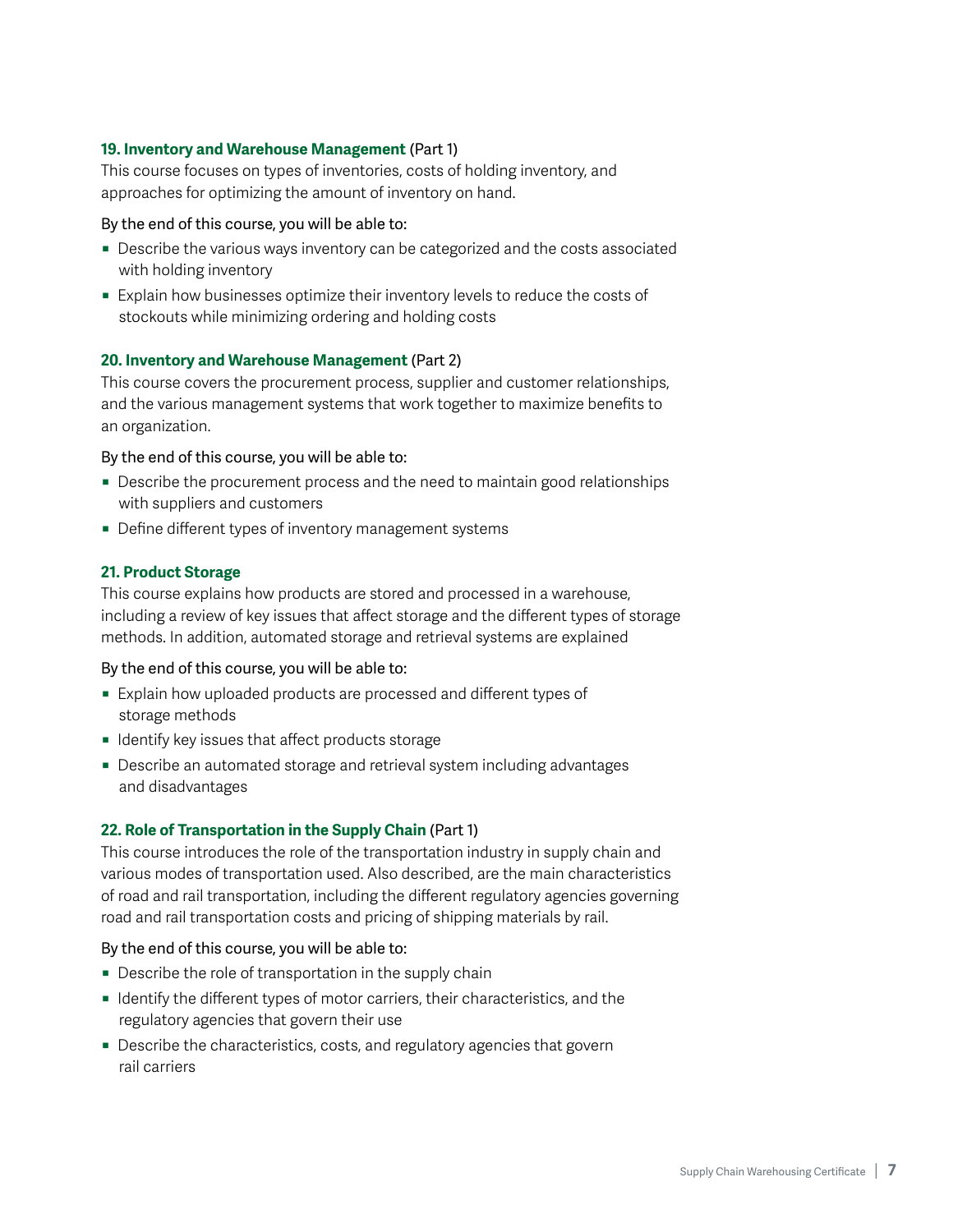# <span id="page-7-0"></span>**23. Role of Transportation in the Supply Chain** (Part 2)

This course further explains goods transport by water, pipelines and air.

# By the end of this course, you will be able to:

- Describe the types of water carriers and their advantages and disadvantages
- Understand the significance of pipelines and their advantages and disadvantages
- Describe the different types of air carriers and their characteristics, the major agencies that have regulatory authority over the air freight industry, and typical pricing strategies that are used by air freight companies

#### **24. Evaluation of Transportation Modes**

This course discusses the different modes of transportation.

#### By the end of this course, you will be able to:

- Explain the characteristics of each type of transportation including advantages and disadvantages of each
- Choose the best mode of shipping for a product and understand the various documents that are used for each mode of shipment

#### **25. Dispatch and Tracking Operations** (Part 1)

This course provides an overview of dispatch and tracking operations and ways of managing shipping routes.

#### By the end of this course, you will be able to:

- $\blacksquare$  Explain the dispatch function
- $\blacksquare$  Understand how to schedule and track shipments

#### **26. Dispatch and Tracking Operations** (Part 2)

This course discusses navigation technologies and the role of customs in international shipments.

By the end of this course, you will be able to:

- **I** Identify the different navigational technologies used in the warehousing and logistics industry
- Explain several key international trade regulations and agreements
- Describe the most important export documents used by international shippers

#### **27. Environmental Impacts of the Warehousing and Distribution Industry**

This course outlines a how to make workspaces and logistical activities greener.

- Describe the different activities related to logistics of a distribution center or a warehouse and understand the environmental impact of these activities
- $\blacksquare$  Explain laws and regulations that affect supply chain
- Understand the importance of physical layout and design of a distribution center impacts efficiency and environmental sustainability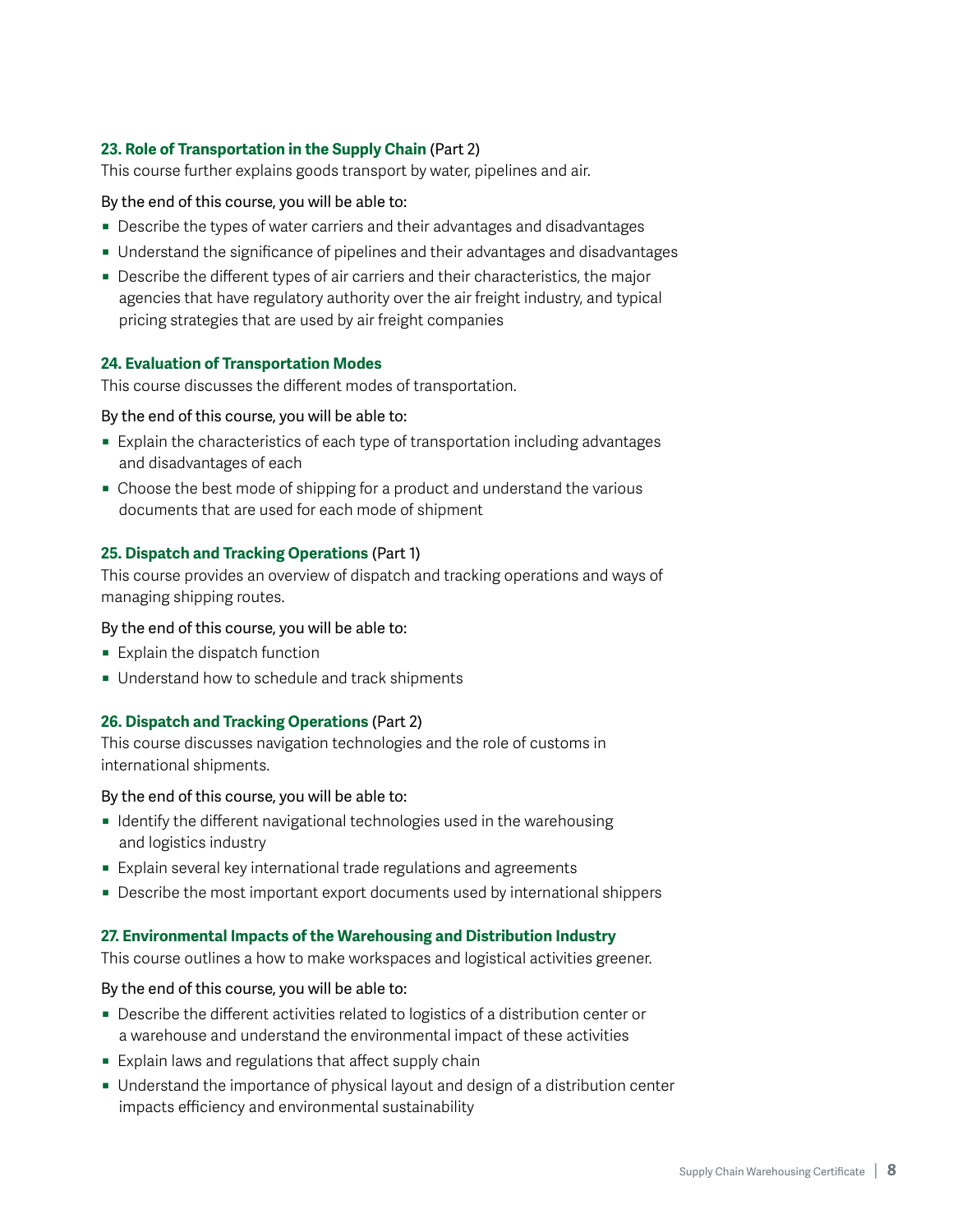# <span id="page-8-0"></span>**28. Environmental Sustainability in the Warehousing and Distribution Industry**

This course explains environmental sustainability and its importance in the warehousing and distribution industry.

# By the end of this course, you will be able to:

- **Explain how environment-friendly measures can decrease operating costs** and benefit customers and local communities as a whole
- $\blacksquare$  Describe environmental sustainability best practices
- Understand how logistics companies measure their effectiveness in being sustainable
- **Follow environmentally sustainable work practices on the job**

# **29. Lean Principles** (Part 1)

This course introduces Lean and Six Sigma methodologies along with their common principles and key benefits. The course also demonstrates how these methodologies can be implemented in warehouses and distribution centers.

#### By the end of this course, you will be able to:

- Define Lean and Six Sigma methodologies and explain why they are used
- Describe key benefits and common terms of these methodologies
- **I** Identify ways to implement these methodologies in the distribution and logistics industry

# **30. Lean Principles** (Part 2)

This course provides an overview of the Lean principle and discusses the various tools for continuous improvement.

#### By the end of this course, you will be able to:

- Describe Kaizen, the Lean principle of continuous improvement
- Describe Plan-Do-Check-Act (PDCA) and Define, Measure, Analyze, Improve, and Control (DMAIC), the tools for continuous improvement
- Explain how Lean and Six Sigma are implemented in warehouses and distribution centers

# **31. Problem Solving** (Part 1)

This course provides an overview of structured problem solving and covers the first two steps of the problem-solving process.

#### By the end of the first part, you will be able to:

- Define structured problem solving and explain when it should be used
- Describe the structured problem-solving process
- **Implement structured problem-solving steps**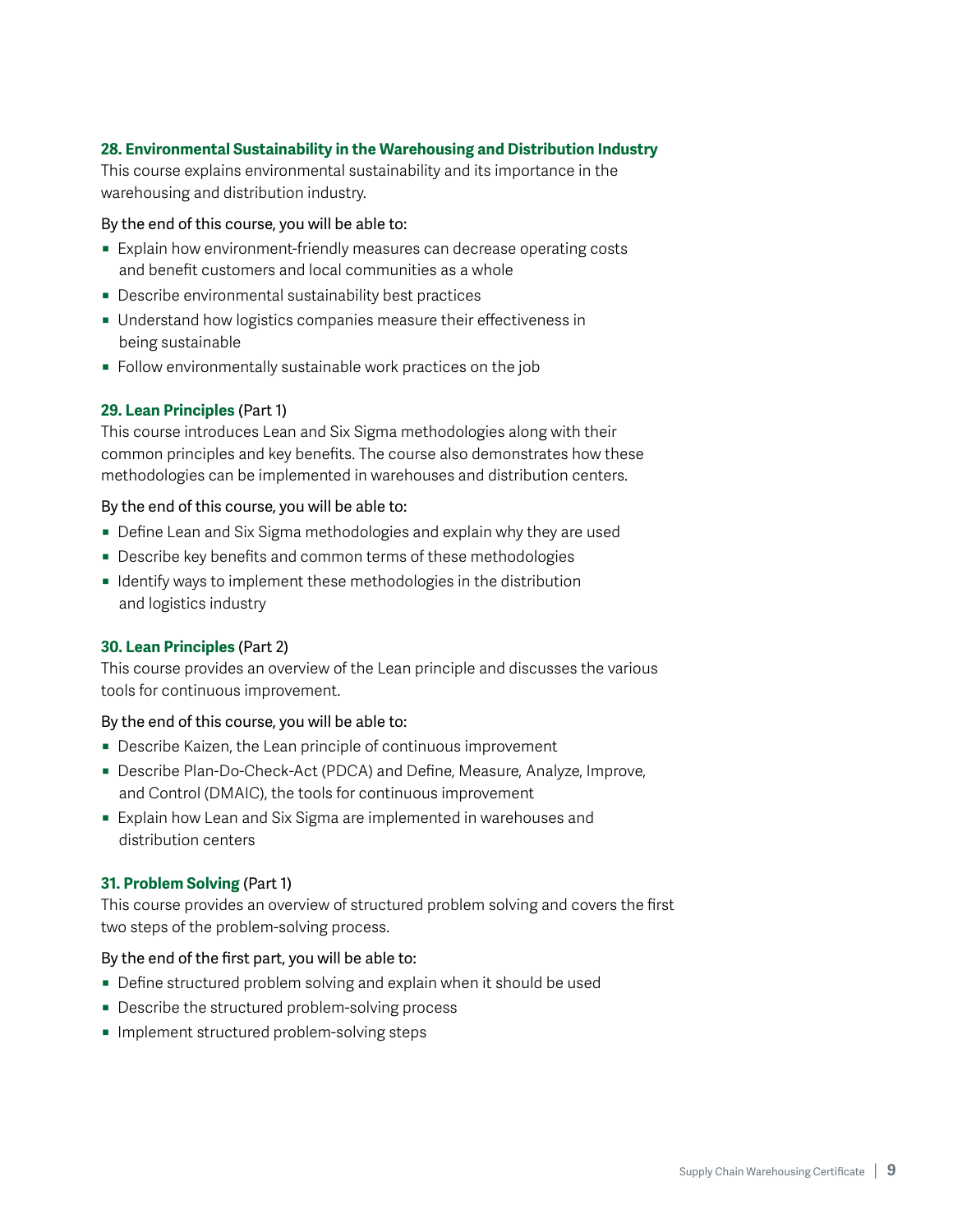# <span id="page-9-0"></span>**32. Problem Solving** (Part 2)

This course continues going overstructured problem solving and covers the final three steps of the problem-solving process.

By the end of the second part, you will be able to:

- $\blacksquare$  Implement the final three steps of structured problem solving
- $\blacksquare$  Identify situations where problem-solving may work
- Understand next steps that you can take to enhance your knowledge on the subject